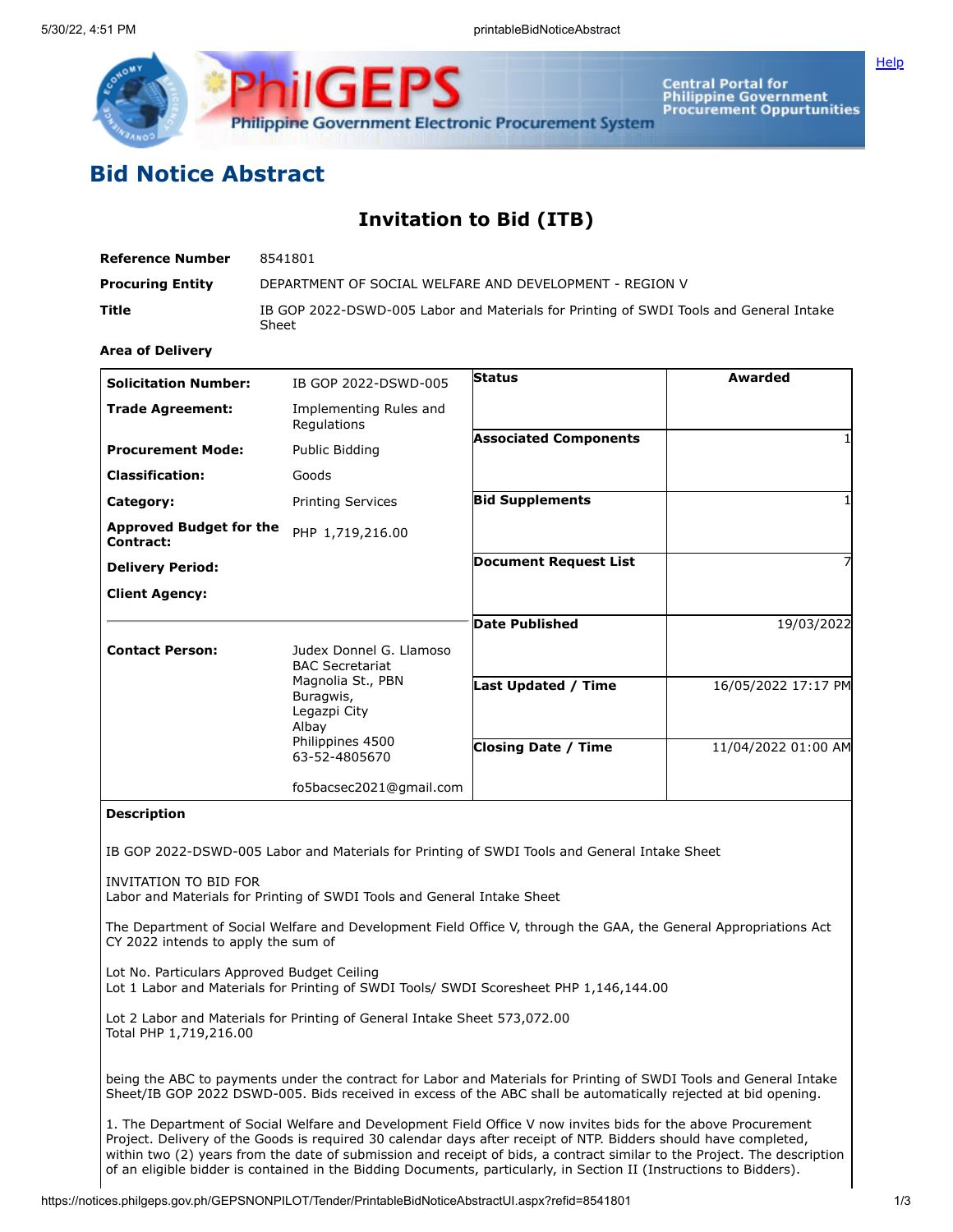2. Bidding will be conducted through open competitive bidding procedures using a non-discretionary "pass/fail" criterion as specified in the 2016 revised Implementing Rules and Regulations (IRR) of Republic Act (RA) No. 9184.

a. Bidding is restricted to Filipino citizens/sole proprietorships, partnerships, or organizations with at least sixty percent (60%) interest or outstanding capital stock belonging to citizens of the Philippines, and to citizens or organizations of a country the laws or regulations of which grant similar rights or privileges to Filipino citizens, pursuant to RA No. 5183.

3. Prospective Bidders may obtain further information from Department of Social Welfare and Development Field Office V and inspect the Bidding Documents at the address given below during 8:00AM to 4:00PM (Except Saturdays, Sundays & Holidays).

4. A complete set of Bidding Documents may be acquired by interested Bidders on March 19, 2022 from the given address and website(s) below and upon payment of the applicable fee for the Bidding Documents, pursuant to the latest Guidelines issued by the GPPB, in the amount of

Lot No. Approved Budget Ceiling Lot 1 PHP 5,000.00 Lot 2 1,000.00 Lot 1-2 PHP 5,000.00

The Procuring Entity shall allow the bidder to present its proof of payment for the fees by presenting it in person, or sending it through email.

Bidders may pay through bank deposit or fund transfer to DSWD – Trust Fund DBP Account No. 0-01077-615-4

5. The Department of Social Welfare and Development Field Office V will hold a Pre-Bid Conference on March 28, 2022, 2:00 PM through video conferencing via Google Meet, which shall be open to prospective bidders.

6. Bids must be duly received by the BAC Secretariat through (i) manual submission at the office address indicated below, on or before 12:00 PM, April 11, 2022. Late bids shall not be accepted.

7. All Bids must be accompanied by a bid security in any of the acceptable forms and in the amount stated in ITB Clause 14.

8. Bid opening shall be on April 11, 2022, 2:00 PM via Google Meet. Bids will be opened in the presence of the bidders' representatives who choose to attend the activity

9. Meeting links will be available upon request through the official BAC Secretariat email address below.

10. The Department of Social Welfare and Development Field Office V reserves the right to reject any and all bids, declare a failure of bidding, or not award the contract at any time prior to contract award in accordance with Sections 35.6 and 41 of the 2016 revised IRR of RA No. 9184, without thereby incurring any liability to the affected bidder or bidders.

11. For further information, please refer to:

JUDEX DONNEL G. LLAMOSO Head, Procurement & BAC Secretariat DSWD FO V, Government Center Site, Rawis, Legazpi City 4500 Email address: bacsec.fo5@dswd.gov.ph

12. You may visit the following websites:

For downloading of Bidding Documents: fo5.dswd.gov.ph

March 19, 2022

(Sgd.) MARISSA M. PAESTE BAC Chairperson